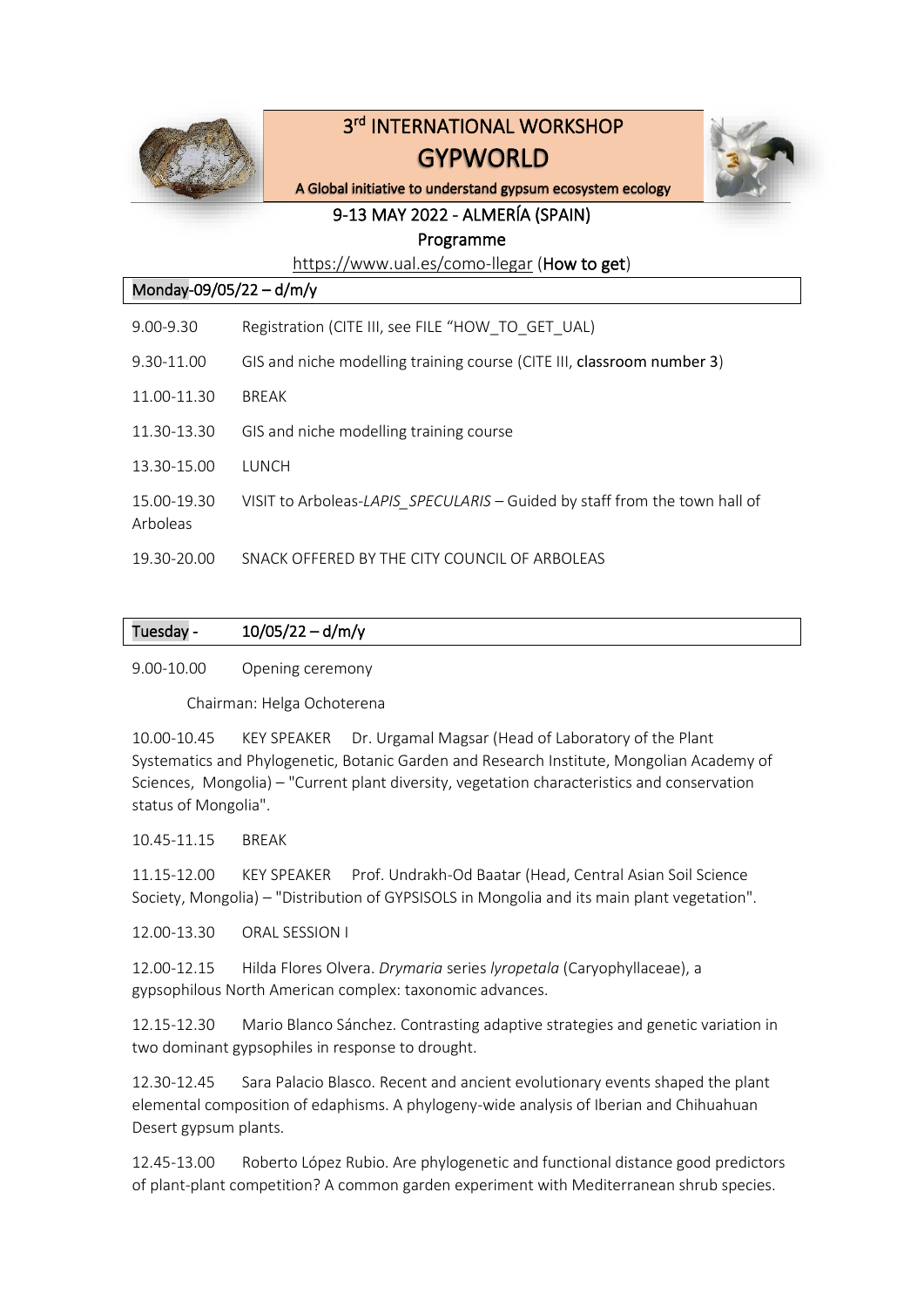13.00-13.15 Michael J. Moore. Niche evolution in the Nyctagineae: a group with an ancestral affinity for gypsum?

13.30-15.00 LUNCH

15.00-15.30 POSTER SESSION I

Chairman: Antonio Mendoza-Fernández

15.30-16.15 KEY SPEAKER Prof. Khabibullo Shomurodov (Institute of Botany, Academy of Science of the Republic of Uzbekistan, Taskent, Uzbekistan) – "Gypsophilous Vascular Plants of Uzbekistan: taxonomic composition, endemism and the state of rare species population".

16.15-17.00 ORAL SESSION II

16.15-16.30 Sergio Muriel Marín. Searching for lichen gypsophiles: checklist and substrate affinities.

16.30-16.45 Mariana Rodriguez Sánchez. Aridity and gypsum type shape the gypsophyte communities of the Chihuahuan desert.

16.45-17.00 López-Pujol. Why does the world's main producer of gypsum (China) have almost no gypsophytes?

17.00-17.30 BREAK

17.30-18.15 KEY SPEAKER Dr. Helga Ochoterena (Department of Botany, Institute of Biology, National Autonomous University of México, México, México) – "Facing the challenges for the study of gypsophylous floras in México".

TASTING ALMERIA (DE TAPAS)

# Wednesday - 11/05/22 – d/m/y

Chairman: Fabián Martínez Hernández

9.00-9.45 KEY SPEAKER Prof. Wenju Li (Xinjiang Institute of Ecology and Geography, Chinese Academy of Sciences, Urumqi, China) – Mapping Asia Plants: Current status of floristic information and utilization of plant diversity and resources in Central Asia.

9.45-10.30 ORAL SESSION III

9.45-10.00 Giovanni Spampinato. Plant communities patterns in Sicilian gypsum outcrops.

10.00-10.15 Ana I. García-Cervigón Morales. GYPWOOD: A research project to study plasticity and phenotypic variation in wood anatomy of gypsum chamaephytes in response to drought.

10.15-10.30 Alicia Montesinos. Nitrogen trade between plant species with different phenology.

10.30-11.00 BREAK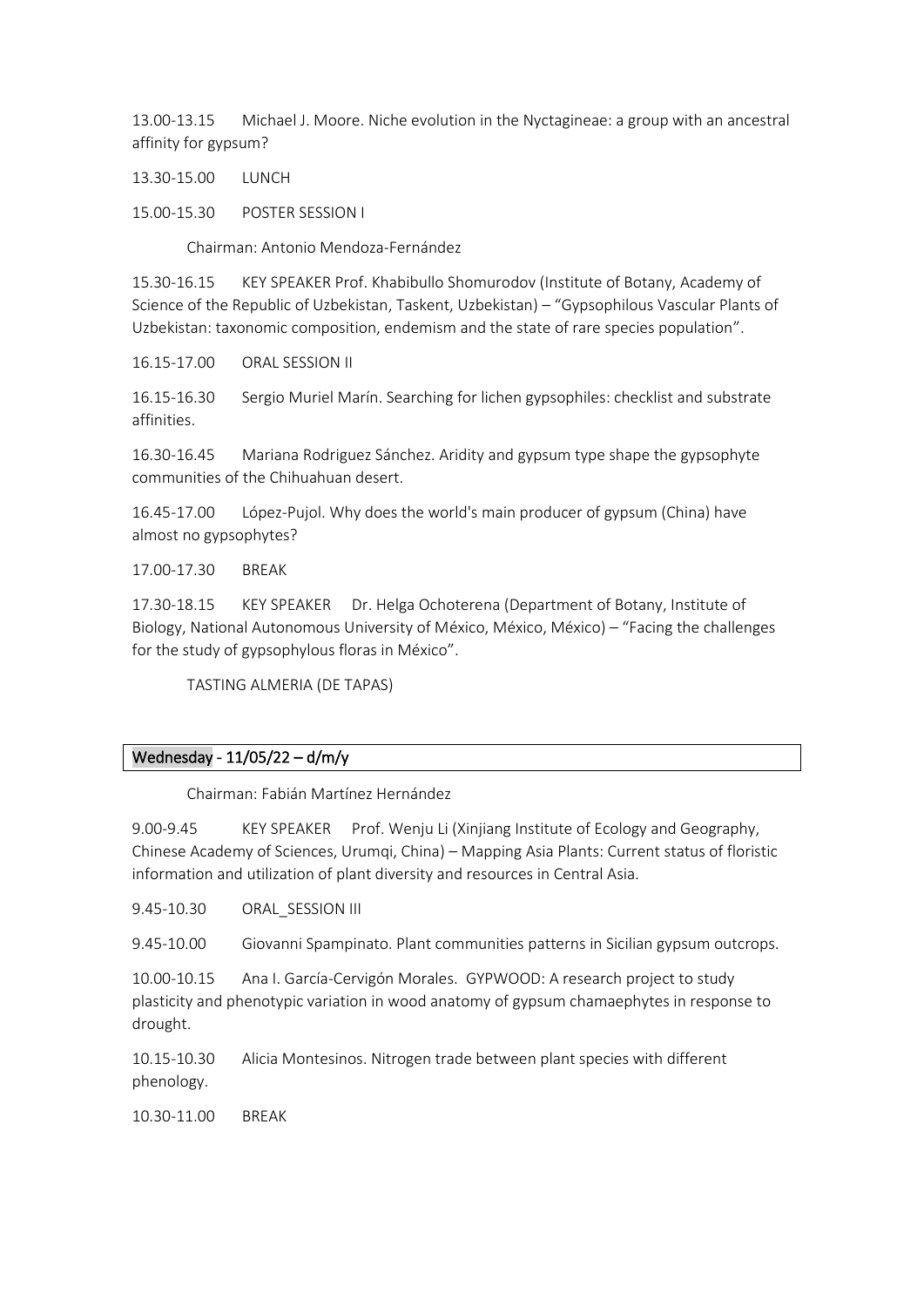11.00-11.45 KEY SPEAKER Prof. Mingxun Ren (Center for Terrestrial Biodiversity of the South China Sea, College of Ecology and Environment, Hainan University, Haikou, China) – "Karst flora on Hainan Island, China".

Chairman: Carlos Salazar

11.45-13.30 ORAL SESSION IV

11.45-12.00 Andreu Cera. When disturbances favour species adapted to stressful soils: grazing may benefit soil specialists in gypsum plant communities.

12.00-12.15 Sonia Chamizo. Soil CO<sub>2</sub> efflux dynamics from different ground covers over gypsiferous marls.

12.15-12.30 Rocio Chaves Jimenez. "The Good Neighbour": *Erodium cicutarium* determines annual species assemblages at fine spatial scales in gypsum systems.

12.30-12.45 Laura de la Puente. An approach to the mechanisms of use of gypsum crystallization water by plants.

12.45-13.00 Alexander Rudov. Ecohydrological niche segregation among coexisting C3 and C4 desert shrubs in a gypsum-calcareous formation (NW Iran).

13.00-13.15 Ricardo Sánchez Martín. Changes in facilitative interactions in contrasting stress environments (gypsum and limestone). A model for understanding how traits and environments influence facilitative interactions.

13.15-13.30 Sarah Collins. How plant-microbial interactions affect water and nutrient dynamics in semiarid environments and its implications on plant performance and plant-plant interactions.

13.30-15.00 LUNCH

15.00-16.30 ROUNDTABLE Ecological Restoration of Gypsum Ecosystems

COMPANIES: SAINT GOBAIN / TORRALBA / E. Laguna (Technical director of CIEF, Generalitat Valenciana) / J. Lorite (Dpt. Botany, University of Granada, Spain) / J. Mota (Dpt. Biology and Geology, University of Almería, Spain)

16.30-17.00 POSTER SESSION II

17.00-17.30 BREAK

Chairman: Esteban Salmerón-Sánchez

17.30-19.00 ORAL SESSION V

17.30-17.45 Oana Cristina Dimitru. Effects of pollination and abiotic stress on plantfacilitation interactions.

17.45-18.00 Laura Ortiz Diaz. Functional diversity of experimental assemblages drives annual plant species responses to biological soil crusts in gypsum systems.

18.00-18.15 Yolanda Pueyo. Livestock grazing and aridity trade-offs on the conservation and forage quality of gypsum rangelands (NE Spain).